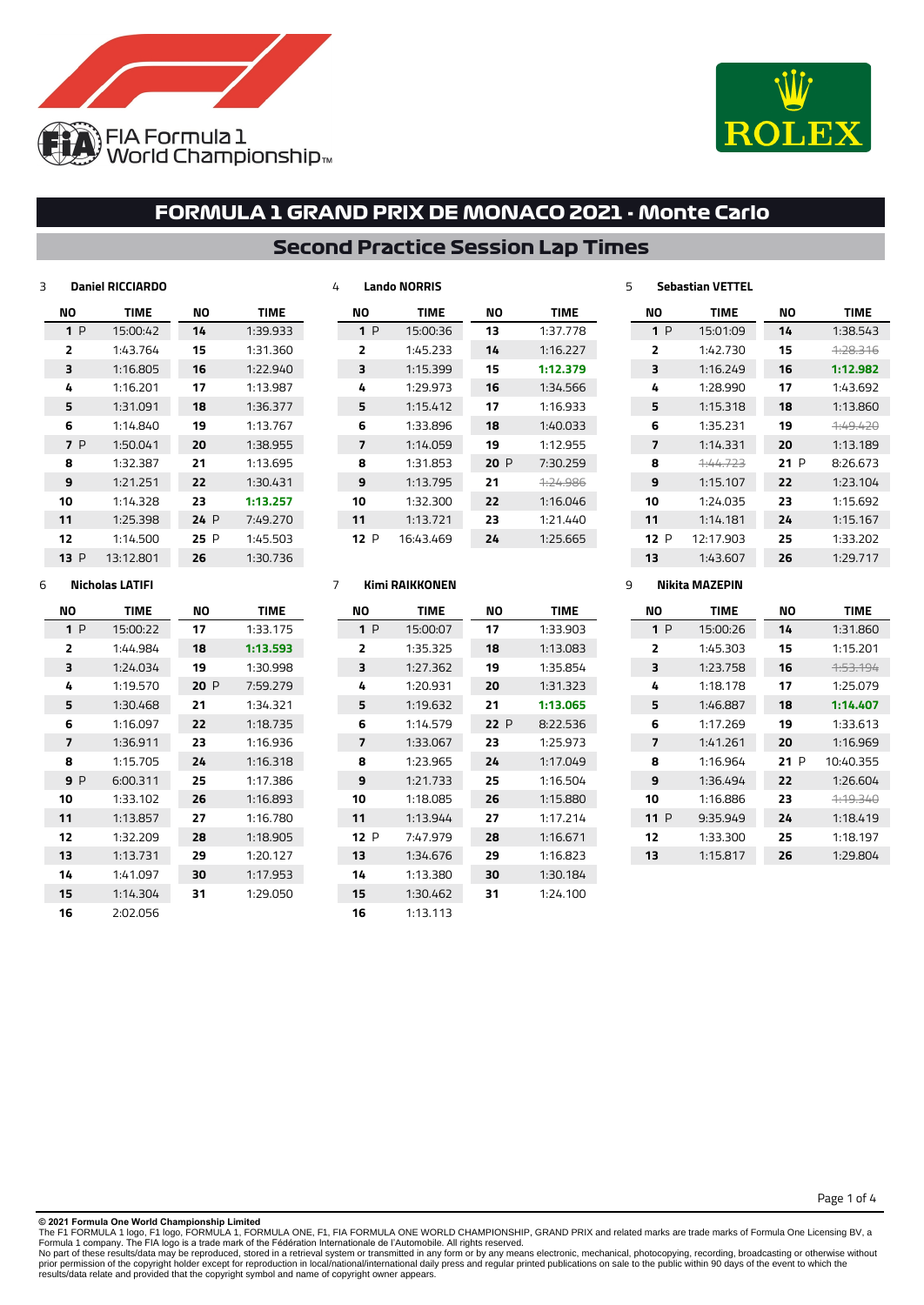



## **Second Practice Session Lap Times**

| 10 |                | <b>Pierre GASLY</b> |     |          |
|----|----------------|---------------------|-----|----------|
|    | ΝO             | <b>TIME</b>         | NΟ  | TIME     |
|    | 1P             | 15:00:47            | 15  | 1:13.111 |
|    | 2              | 1:44.067            | 16  | 1:32.661 |
|    | 3              | 1:16.958            | 17  | 1:13.027 |
|    | 4              | 1:22.942            | 18  | 1:40.125 |
|    | 5              | 1:14.785            | 19  | 1:12.498 |
|    | 6              | 1:37.803            | 20  | 1:35.412 |
|    | $\overline{7}$ | 1:14.147            | 21  | 1:12.720 |
|    | 8              | 1:28.967            | 22P | 7:53.285 |
|    | 9              | 1:13.699            | 23  | 1:35.813 |
|    | 10 P           | 9:40.417            | 24  | 1:16.541 |
|    | 11             | 1:31.788            | 25  | 1:15.865 |
|    | 12             | 1:13.685            | 26  | 1:30.550 |
|    | 13P            | 1:53.646            | 27  | 1:15.144 |
|    | 14             | 1:32.414            | 28  | 1:34.747 |

| NΟ   | <b>TIME</b> | NΟ  | <b>TIME</b>         |
|------|-------------|-----|---------------------|
| 1P   | 15:01:05    | 13  | 1:37.868            |
| 2    | 1:43.602    | 14  | 1:13.528            |
| 3    | 1:15.549    | 15  | <del>1:32.501</del> |
| 4    | 1:23.778    | 16  | 1:12.755            |
| 5    | 1:14.071    | 17  | <del>1:45.214</del> |
| 6    | 1:31.203    | 18  | 1:19.251            |
| 7    | 1:13.690    | 19  | 1:43.473            |
| 8    | 1.34.753    | 20  | 1:12.708            |
| 9    | 1:13.308    | 21P | 10:50.878           |
| 10   | 1:32.706    | 22  | 1:30.927            |
| 11   | 1:13.053    | 23  | 1:15.326            |
| 12 P | 12:19.815   | 24  | 1:32.482            |
|      |             |     |                     |

| 14  | Fernando ALONSO |      |          |
|-----|-----------------|------|----------|
| NΟ  | <b>TIME</b>     | NΟ   | TIME     |
| 1P  | 15:01:20        | 15   | 1:29.490 |
| 2   | 1:40.206        | 16   | 1:13.260 |
| 3   | 1:16.783        | 17   | 1:31.753 |
| 4   | 1:15.635        | 18   | 1:13.175 |
| 5   | 1:30.408        | 19   | 1:43.990 |
| 6   | 1:14.926        | 20   | 1:30.488 |
| 7   | 1:37.811        | 21 P | 6:32.116 |
| 8   | 1:21.963        | 22   | 1:21.208 |
| 9   | 1:28.170        | 23   | 1:16.537 |
| 10  | 1:45.610        | 24   | 1:16.297 |
| 11  | 1:14.436        | 25   | 1:17.280 |
| 12P | 12:01.231       | 26   | 1:25.481 |
| 13  | 1:41.233        | 27   | 1:22.776 |
| 14  | 1:36.545        |      |          |

#### **Charles LECLERC**

| NΟ | <b>TIME</b> | NΟ   | <b>TIME</b> |
|----|-------------|------|-------------|
| 1P | 15:00:13    | 16   | 1:13.630    |
| 2  | 1:38.158    | 17 P | 9:57.174    |
| 3  | 1:18.757    | 18   | 1:54.129    |
| 4  | 1:30.167    | 19   | 1:22.718    |
| 5  | 1:14.915    | 20   | 1:12.475    |
| 6  | 1:14.111    | 21   | 1:12.093    |
| 7  | 1:27.489    | 22   | 1:45.661    |
| я  | 1:13.933    | 23   | 1:55.049    |
| 9  | 1:23.313    | 24   | 1:11.684    |
| 10 | 1:23.083    | 25   | 1:37.871    |
| 11 | 1:13.635    | 26   | 1:12.117    |
| 12 | 1:29.128    | 27   | 7.77612     |
| 13 | 1:13.769    | 28 P | 1:48.957    |
| 14 | 1:15.863    | 29 P | 5:55.351    |
| 15 | 1:48.002    | 30   | 1:29.857    |

#### **Lance STROLL**

**Sergio PEREZ**

| NΟ             | <b>TIME</b>         | NΟ  | TIME     |
|----------------|---------------------|-----|----------|
| 1P             | 15:01:22            | 14  | 1:48.732 |
| $\overline{2}$ | 1:42.884            | 15  | 1:41.609 |
| 3              | 1:16.642            | 16  | 1:34.475 |
| 4              | 1:42.270            | 17  | 1:13.195 |
| 5              | 1:40.260            | 18  | 4:49.388 |
| 6              | 1:15.868            | 19  | 1:28.467 |
| 7              | 1:26.178            | 20  | 1:13.400 |
| 8              | 1:14.684            | 21P | 7:35.955 |
| 9              | <del>1:41.763</del> | 22  | 1:25.264 |
| 10             | 1:14.429            | 23  | 1:18.393 |
| 11             | 1:40.666            | 24  | 1:17.231 |
| 12             | 1:14.306            | 25  | 1:28.064 |
| 13 P           | 11:49.757           | 26  | 1:18.756 |
|                |                     |     |          |

#### **Yuki TSUNODA**

| NΟ  | <b>TIME</b> | NΟ | TIME             |
|-----|-------------|----|------------------|
| 1 P | 15:00:58    | 7  | 1:28.199         |
| 2   | 1:46.308    | 8  | 1:15.140         |
| 3   | 1:17.540    | 9  | <u> 1.34 353</u> |
| 4   | 1:16.229    | 10 | 1:14.829         |
| 5   | 1:32.406    | 11 | 1:34.017         |
| 6   | 1:15.060    |    |                  |

Page 2 of 4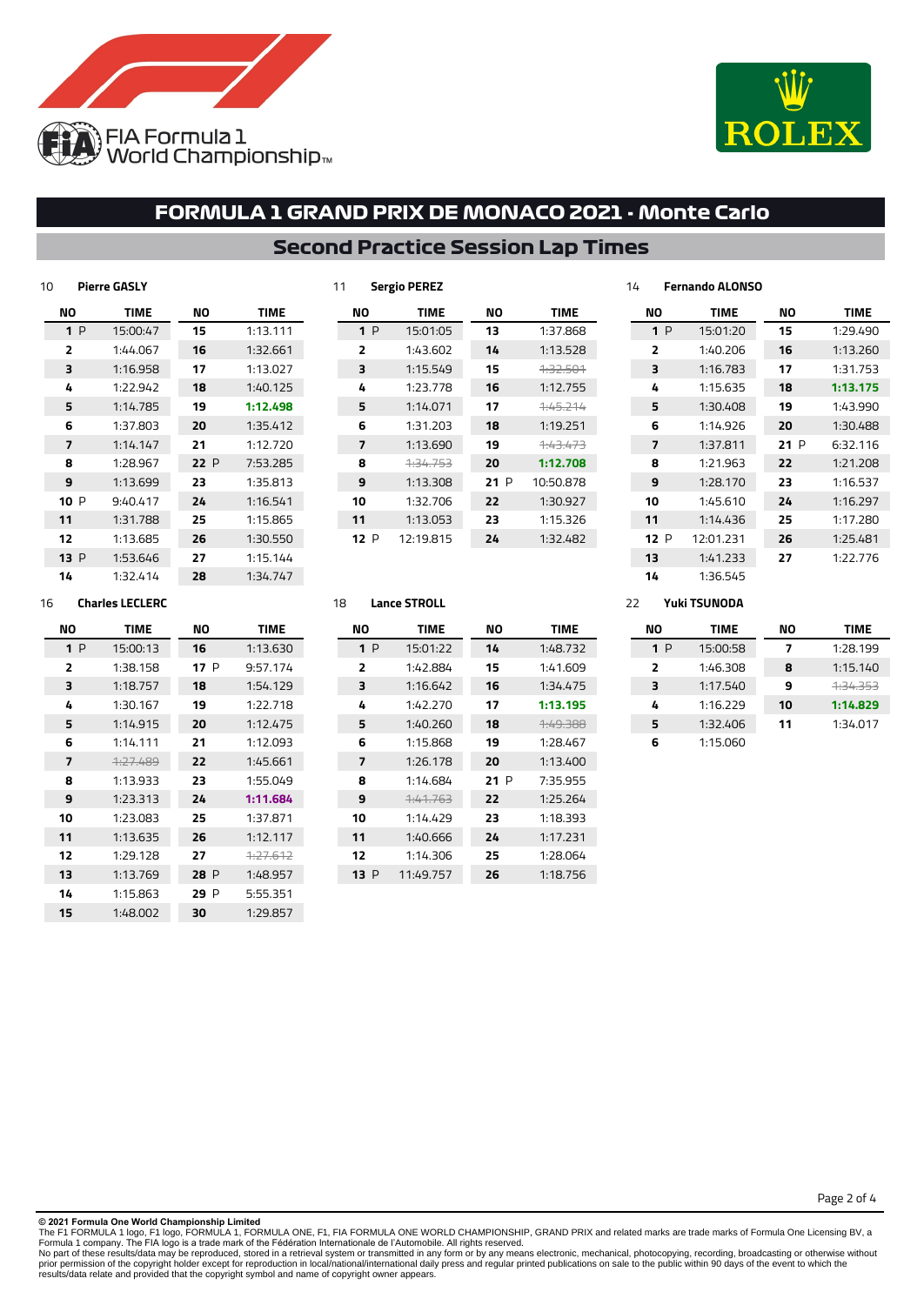



### **Second Practice Session Lap Times**

**Max VERSTAPPEN**

| 31 |      | <b>Esteban OCON</b> |     |          |
|----|------|---------------------|-----|----------|
|    | ΝO   | <b>TIME</b>         | ΝO  | TIME     |
|    | 1P   | 15:00:55            | 15  | 1:28.361 |
|    | 2    | 1:45.378            | 16  | 1:13.508 |
|    | 3    | 1:17.146            | 17  | 1:51.717 |
|    | 4    | 1:16.262            | 18  | 1:16.840 |
|    | 5    | 1:21.919            | 19  | 1:39.951 |
|    | 6    | 1:15.887            | 20  | 1:14.481 |
|    | 7    | 1:15.789            | 21P | 7:42.107 |
|    | 8    | 1:22.211            | 22  | 1:22.791 |
|    | 9    | 1:14.697            | 23  | 1:16.861 |
|    | 10 P | 10:58.194           | 24  | 1:21.522 |
|    | 11   | 1:30.063            | 25  | 1:16.878 |
|    | 12   | 1:13.847            | 26  | 1:18.622 |
|    | 13   | 1:26.735            | 27  | 1:20.554 |
|    | 14   | 1:13.199            | 28  | 1:23.911 |

| NΟ   | <b>TIME</b> | NΟ  | TIME     |
|------|-------------|-----|----------|
| 1P   | 15:01:26    | 15  | 1:19.861 |
| 2    | 1:45.179    | 16  | 1:12.081 |
| з    | 1:31.561    | 17  | 1:38.139 |
| 4    | 1:13.961    | 18  | 1:21.684 |
| 5    | 1:28.065    | 19  | 1:28.213 |
| 6    | 1:13.499    | 20  | 1:19.050 |
| 7    | 1:29.136    | 21  | 1:39.622 |
| 8    | 1:13.241    | 22P | 8:35.590 |
| 9    | 1:36.813    | 23  | 1:21.535 |
| 10   | 1:12.801    | 24  | 1:15.043 |
| 11   | 1:41.515    | 25  | 1:15.069 |
| 12   | 1:12.861    | 26  | 1:29.372 |
| 13 P | 10:29.643   | 27  | 1:25.389 |
| 14   | 1:32.465    |     |          |

|                | = VV I Ə I I MIYI I LI V I V |      |                     |
|----------------|------------------------------|------|---------------------|
| NΟ             | <b>TIME</b>                  | NΟ   | <b>TIME</b>         |
| 1P             | 15:01:44                     | 15   | 1:12.280            |
| $\overline{2}$ | 1:35.212                     | 16   | 1:40.235            |
| 3              | 1:28.427                     | 17   | 1:30.624            |
| 4              | 1:20.778                     | 18   | 1:12.175            |
| 5              | <del>1:24.369</del>          | 19   | 1:57.057            |
| 6              | 1:13.499                     | 20   | <u>1.34.213</u>     |
| 7              | 1:34.158                     | 21   | <del>1:19.162</del> |
| 8              | 1:12.772                     | 22   | 1:12.074            |
| 9              | 1:35.122                     | 23 P | 9:42.672            |
| 10             | 1:12.569                     | 24   | 1:26.005            |
| 11             | 1:40.023                     | 25   | <del>1:17.154</del> |
| 12             | 1:15.660                     | 26P  | 1:34.020            |
| 13P            | 7:43.090                     | 27   | 1:44.056            |
| 14             | 1:24.409                     | 28   | 1:24.485            |

#### **Mick SCHUMACHER**

| NΟ                       | <b>TIME</b> | NΟ  | <b>TIME</b> |  |
|--------------------------|-------------|-----|-------------|--|
| 1P                       | 15:00:48    | 14  | 1:14.509    |  |
| $\overline{2}$           | 1:45.137    | 15  | 1:46.753    |  |
| 3                        | 1:18.633    | 16  | 1:14.416    |  |
| 4                        | 1:23.570    | 17  | 1:46.557    |  |
| 5                        | 1:41.612    | 18  | 1:18.349    |  |
| 6                        | 1:16.441    | 19  | 1:43.288    |  |
| $\overline{\phantom{a}}$ | 1:32.498    | 20P | 8:18.630    |  |
| 8                        | 1:16.496    | 21  | 1:26.603    |  |
| 9                        | 1:49.449    | 22  | 1:18.156    |  |
| 10 P                     | 9:59.026    | 23  | 1:17.651    |  |
| 11                       | 1:33.480    | 24  | 1:17.459    |  |
| 12                       | 1:14.585    | 25  | 1:18.463    |  |
| 13                       | 1:40.764    |     |             |  |

| NΟ             | <b>TIME</b> | NΟ   | <b>TIME</b>         |  |
|----------------|-------------|------|---------------------|--|
| 1              | 15:01:38    | 17   | 1:18.679            |  |
| $\overline{2}$ | 1:30.582    | 18   | 1:11.796            |  |
| 3              | 1:14.997    | 19   | 1:41.475            |  |
| 4              | 1:32.827    | 20   | <del>1:43.673</del> |  |
| 5              | 1:23.294    | 21   | 1:18.909            |  |
| 6              | 4:25.202    | 22 P | 6:13.859            |  |
| 7              | 1:13.596    | 23 P | 1:52.745            |  |
| 8              | 1:33.048    | 24   | 1:23.696            |  |
| 9              | 1:13.612    | 25   | 1:15.537            |  |
| 10             | 1.32.296    | 26   | 1:14.785            |  |
| 11             | 1:13.024    | 27   | 1:19.672            |  |
| 12             | 1:31.698    | 28   | 1:25.443            |  |
| 13             | 1:12.749    | 29   | 1:14.848            |  |
| 14 P           | 1:35.305    | 30   | 1:30.214            |  |
| 15P            | 7:03.979    | 31 P | 1:41.060            |  |
| 16             | 1:47.408    |      |                     |  |

#### **George RUSSELL**

**Lewis HAMILTON**

| NΟ             | <b>TIME</b> | NΟ   | <b>TIME</b>         |
|----------------|-------------|------|---------------------|
| 1P             | 15:00:20    | 17   | <del>1:36.899</del> |
| $\overline{2}$ | 1:41.186    | 18   | 1:13.735            |
| 3              | 1:22.659    | 19   | 1:35.185            |
| 4              | 1:26.302    | 20   | 1:34.654            |
| 5              | 4.22.795    | 21   | 1:13.509            |
| 6              | 1:24.519    | 22 P | 5:15.470            |
| 7              | 1:15.114    | 23   | 1:25.116            |
| <b>RP</b>      | 8:17.895    | 24   | 1:17.599            |
| 9              | 1:29.676    | 25   | 1:16.520            |
| 10             | 1:14.111    | 26   | 1:16.205            |
| 11             | 1:33.716    | 27   | 1:16.246            |
| 12             | 1:14.048    | 28   | 1:16.301            |
| 13             | 1:38.015    | 29   | 1:16.642            |
| 14             | 1:13.669    | 30   | 1:17.749            |
| 15             | 1:39.403    | 31   | 1:25.934            |
| 16             | 1:18.108    | 32   | 1:23.968            |

**© 2021 Formula One World Championship Limited**